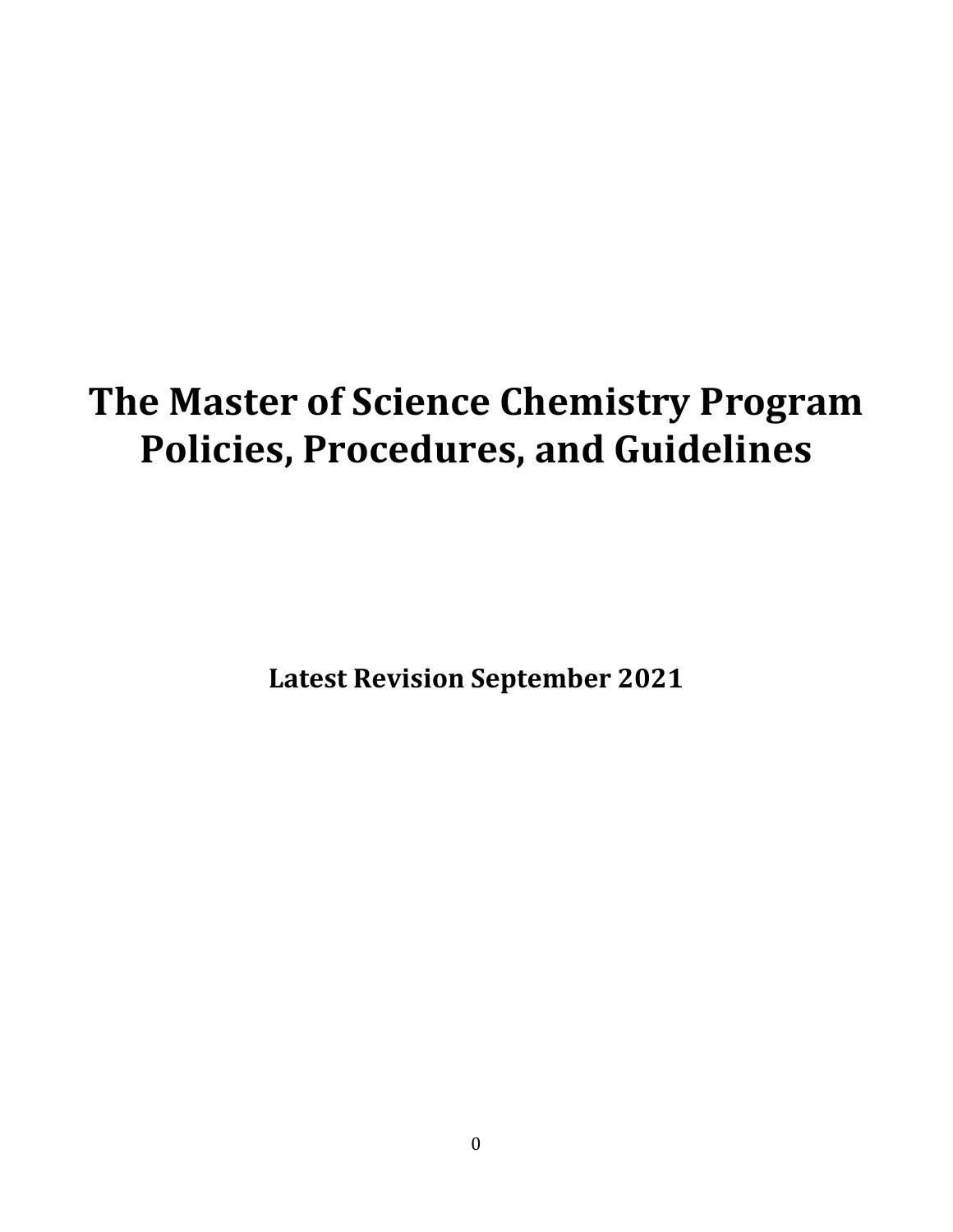# **Table of Contents**

| $Summer. 11$ |  |
|--------------|--|
|              |  |
|              |  |
|              |  |
|              |  |
|              |  |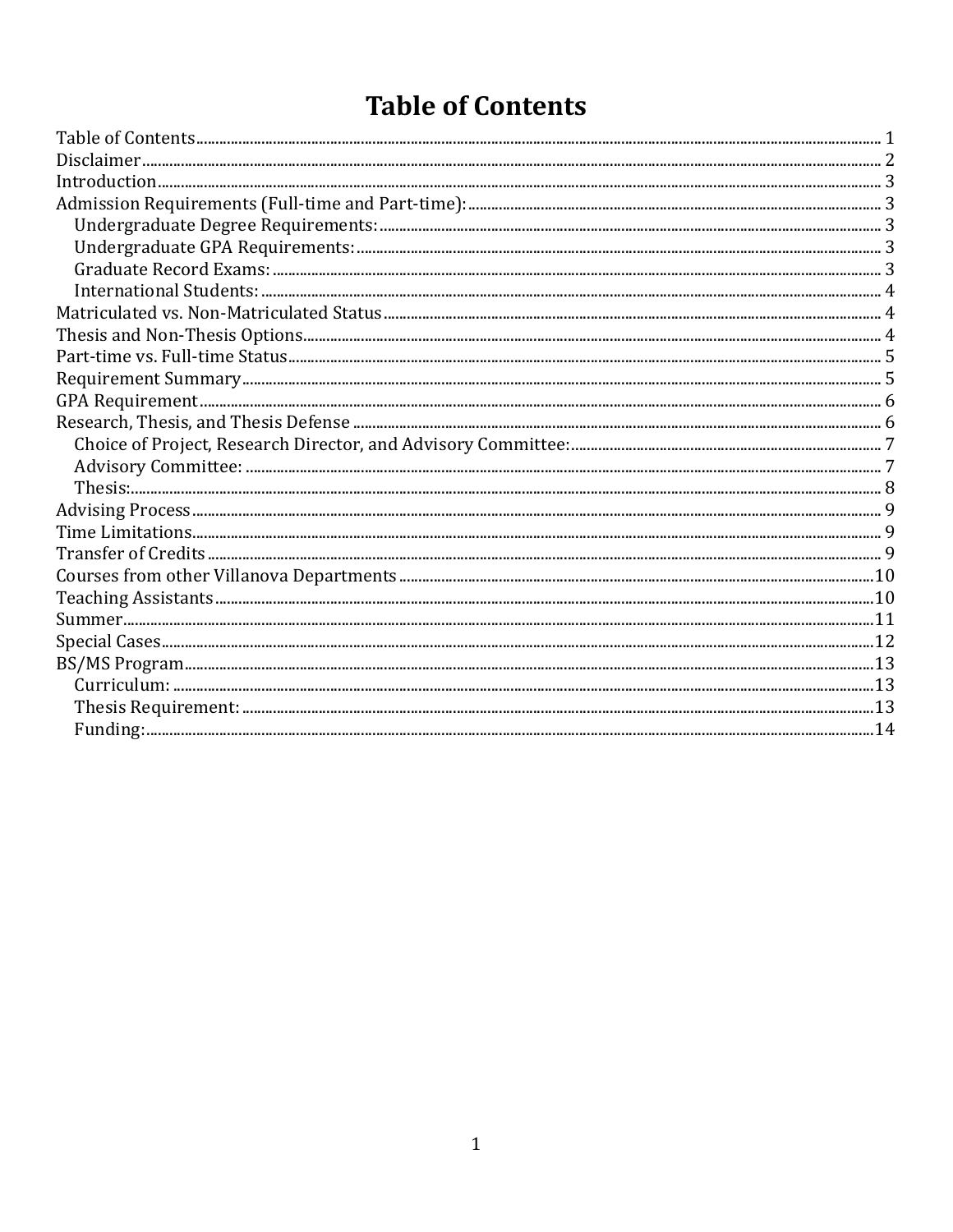# **Disclaimer**

The information given in this document is intended to be an accurate description of the requirements of the various Chemistry graduate programs. The contents of this document are expected to evolve somewhat over time.

The users of this document should keep the following in mind.

1. If the document contradicts itself by setting forth mutually exclusive requirements, then the issue will be resolved, and the valid practice determined, at the time of application of the requirements by the Chemistry Graduate Committee and Chemistry Graduate Program Director.

2. If the document sets forth requirements or policies which are in conflict with Arts and Science Graduate School policies or University policies, then the policies from these administrative units take precedence over the Department policies.

3. If the document contains a policy or regulation which, at the time of its application, is deemed *not* to be in the best interest of the student as pursuing an advanced degree in Chemistry, then the Department has the right to change the policy, announcing the change to all graduate students and faculty, and incorporating the change into the next edition of these rules and regulations.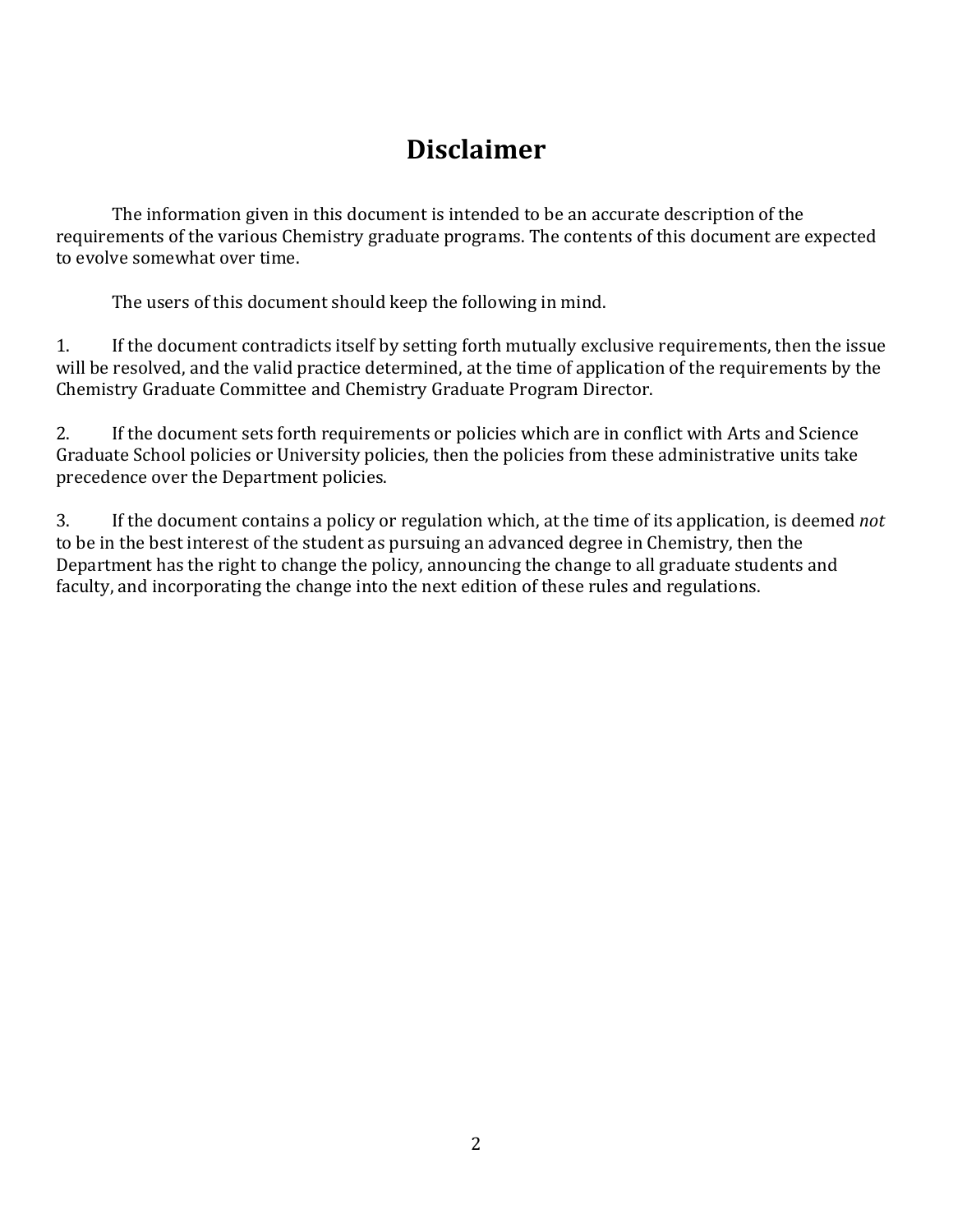## **Introduction**

While the intent of a program of study leading to the Master's Degree in Chemistry is to prepare students to be capable and independent chemists, orderly progression through the program demands that there be policies or rules and procedures. The policies and procedures for the Chemistry program are spelled out in this document. In addition, useful guidelines are also given which, while not defining policy, define good practice. It should be noted that some of the requirements stated in this document reflect Villanova Graduate School requirements and others are Chemistry Department requirements.

# Admission Requirements (Full-time and Part-time):

When a student submits an application, the Chemistry Graduate Committee evaluates the application. The committee decides on whether to accept or reject the application, on whether to accept as matriculated or non-matriculated, and on whether or not to award a teaching assistantship if one has been requested (for full-time students only). Generally, students who apply for the full-time program will not be accepted without the award of an assistantship. The committee's recommendation is submitted to the Graduate School which, in its turn, evaluates the application. The applicant is informed in writing by the Graduate School about the outcome of their application.

### **Undergraduate Degree Requirements:**

The student must have a bachelor's degree in a science discipline, or its equivalent. This degree may be certified by the Committee on Professional Training of the American Chemical Society, or be a bachelor's degree in any area, presenting acceptable credits for one year of study in both general chemistry and organic chemistry as well as at least two additional upper-level chemistry classes, for example one semester of study each in analytical chemistry and physical chemistry. Mathematics through integral calculus and one year of physics are also expected. Generally, students who have a bachelor's degree in Chemistry will have the necessary course prerequisites for admission into the program. Students having a degree in some other scientific discipline would do well to contact the Program Director to discuss deficiencies in course prerequisites and to devise a plan for remedying deficiencies either before or after acceptance into the program.

#### **Undergraduate GPA Requirements:**

An undergraduate quality point average of 3.0 or greater on a 4 point scale is required for admission by the Graduate School. However, admissions are holistic, and students with GPA's below 3.0 may still be considered (see also Non-Matriculated Status below).

The Graduate Committee also examines the GPA for science and chemistry courses and considers these in addition to the overall GPA.

#### **Graduate Record Exams:**

GRE scores are not required, but can be submitted if desired.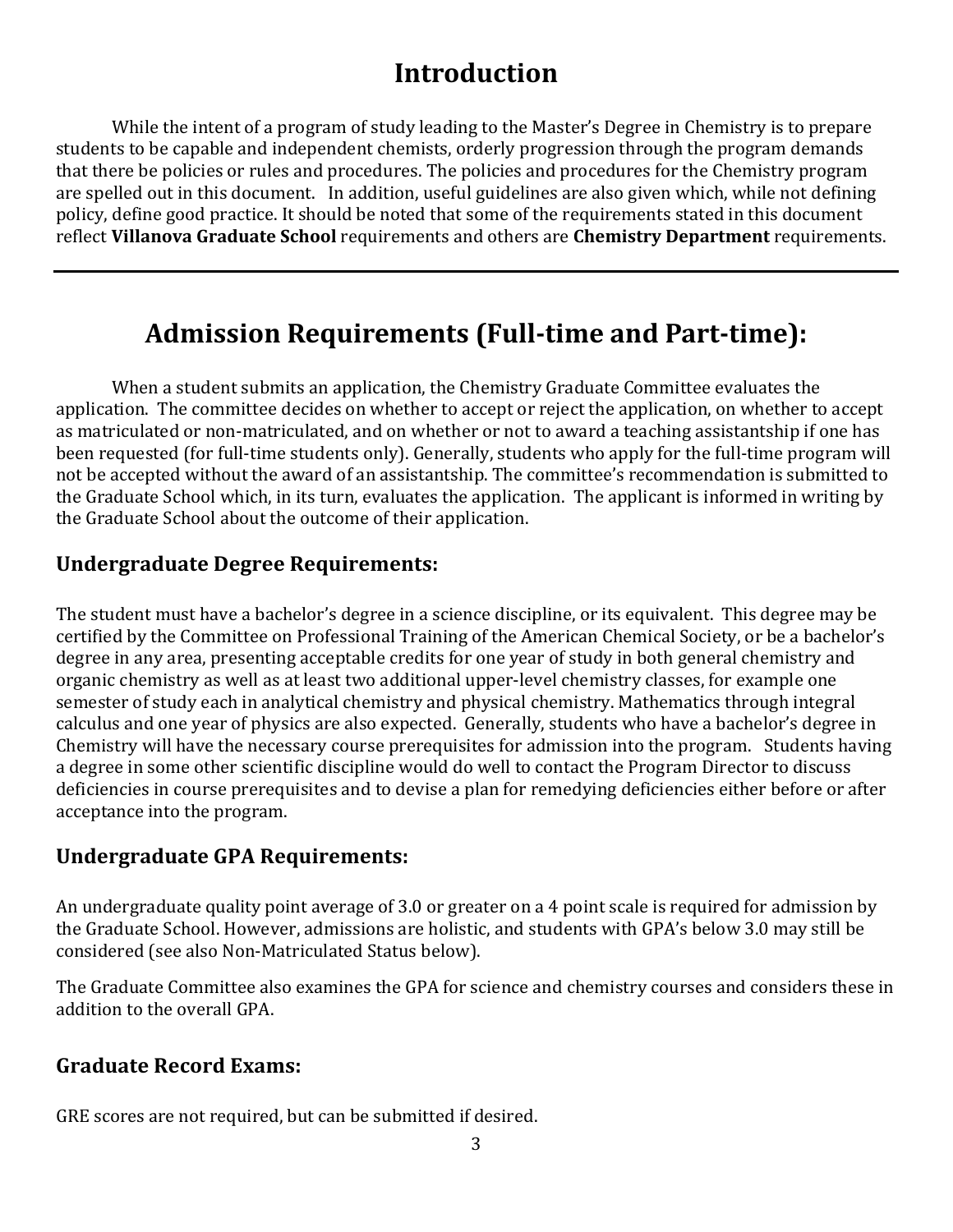#### **International Students:**

A score of 80 or higher on the TOEFL iBT test or 6.5 or higher on the IELTS test is required for students who speak a native language other than English.

The ability to speak and understand both spoken and written English is crucial for success in the program. First, lectures are given in English. Second, graduate students who are teaching assistants must be able to communicate with the undergraduates in their charge. Finally, thesis track students must submit a written thesis written in acceptable English prose with few grammatical mistakes in order to graduate.

### **Matriculated vs. Non-Matriculated Status**

If an applicant fulfills the requirements for acceptance into the graduate program, the applicant is accepted as a **matriculated** student. This status implies that the student may register for all the courses needed to complete the degree requirements and is subject to all of the policies associated with the program. If the applicant fails to meet all the standards for acceptance into the program or fails to submit all of the needed credentials (transcripts, letters of recommendation, statement of purpose etc.) the Chemistry Graduate Committee *may* recommend that the student be accepted as a **non-matriculated** student. A non-matriculated student normally is allowed to take **two** Chemistry graduate courses with the requirement that a B average  $(3.00)$  is attained for the two courses. In the case where nonmatriculated status was granted because of *missing* credentials the Chemistry Graduate Committee will reexamine the complete credential package as well as the grades for the graduate courses taken, and decide whether or not to admit the student to matriculated status. In the case where non-matriculated status was granted because of *failure to meet stated standards*, the Chemistry Graduate Committee will examine the grades for the graduate courses taken and decide whether or not to admit the student to matriculated status.

### **Thesis and Non-Thesis Options**

There are two completion options available to students. The thesis option is the option recommended for students who wish to continue their education full-time and pursue research. Normally such graduate students are supported by teaching or research assistantships or fellowships. The non-thesis option is intended primarily for chemists who entered the workplace full-time upon obtaining their bachelor's degree and who wish to further their careers by means of the MS degree. The need to conduct thesis research is replaced by additional coursework. In special cases, students employed full-time in the chemical industry may be able to arrange thesis research at their place of employment; such students may elect the thesis option. Note that the course requirement for each option is different (see below).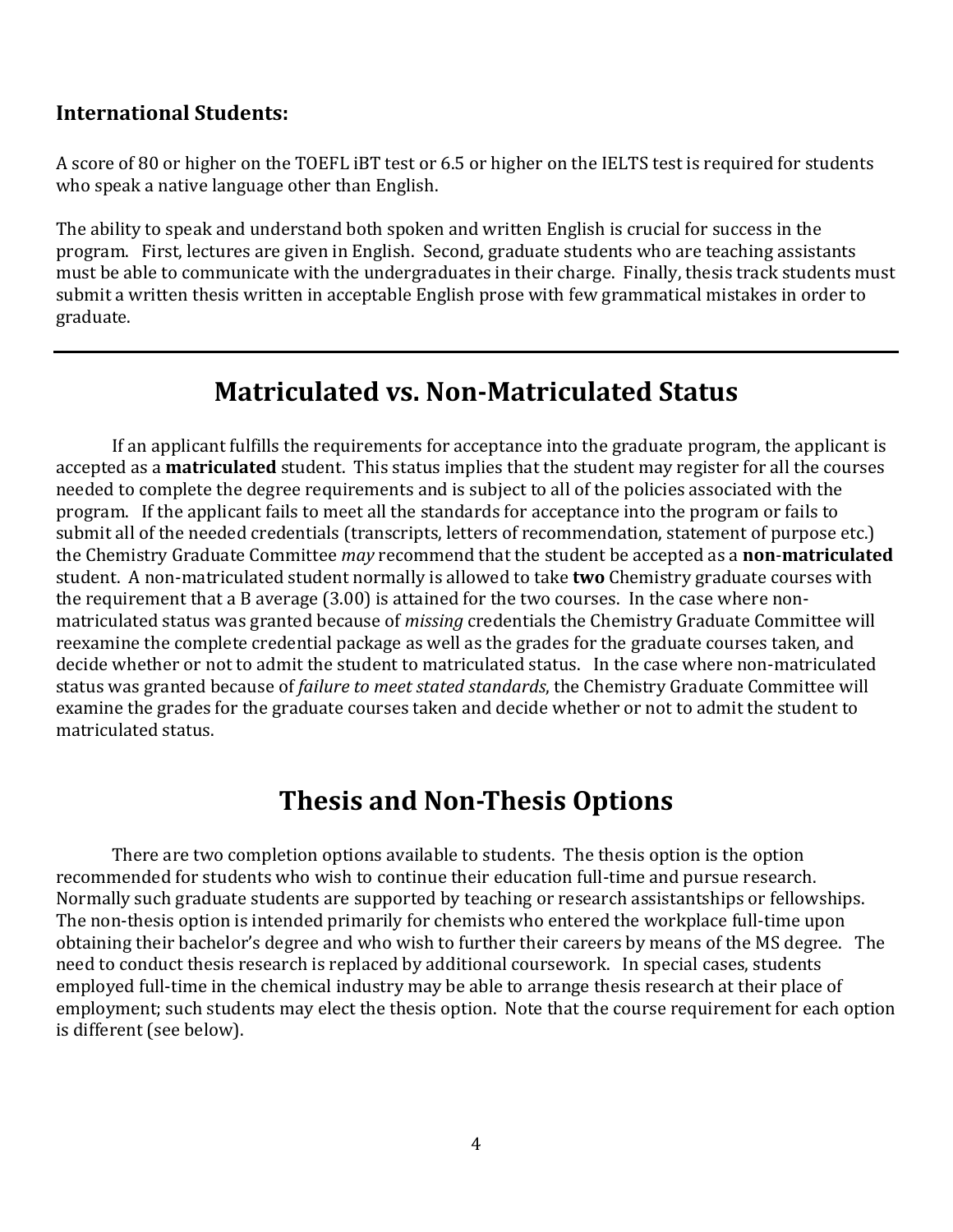### **Part-time vs. Full-time Status**

In addition to the classifications given above, the Department of chemistry also distinguishes between "part-time" and "full-time" statuses. Ordinarily, a *full-time* student is a student who (1) is registered for one or more courses including "research courses", (2) is committed to working in the laboratory on a thesis project on a full-time basis, and (3) who is performing services as a teaching assistant or as a research assistant. The full-time student spends the equivalent of a normal work week functioning as a Chemistry Graduate student. A *part-time* student is generally a student who is only involved with the program through being enrolled in one or two courses per semester and who is *not* involved as a teaching assistant or research assistant. The part-time student is most often the non-thesis option student who is gainfully employed full-time elsewhere.

If a student is required to have a letter written (for insurance purposes, etc.) verifying his or her full-time status, the student should provide both the request and necessary information to the Chemistry Graduate Program Director or the Department Chairperson.

### **Requirement Summary**

**THESIS:** A minimum of 30 course credits are required:

- 1. Choose 2 core courses 6 credits from the 5 below:
	- a. CHM 7292: Core Organic Chemistry
	- b. CHM 7391: Core Inorganic Chemistry
	- c. CHM 7494: Core Physical Chemistry or CHM7100: Quantum Mechanics or CMH7200: Thermodynamics/Statistical Mechanics
	- d. CHM 7595: Core Analytical Chemistry
	- e. CHM 7693: Core Biochemistry
- 2. Choose 4 elective courses 12 credits
- 3. CHM 7807, 7808, 7809; M.S. Research I, II, III 9 credits
- 4. CHM 7810; M.S. Thesis 3 credits
- 5. Satisfactory research, progress seminar, thesis defense, and thesis submission

Students completing the above course requirements with a total of thirty (30) credits and who find themselves finishing thesis research in subsequent semesters, must enroll in CHM 9080, Thesis continuing research  $-0$  credits.

*NON-THESIS:* The non-thesis option is available only to part-time students who do not have the opportunity to conduct research at Villanova University or their place of employment. As with the Thesis M.S. degree, a minimum of 30 course credits are required:

- 1. Choose 3 core courses 9 credits from the 5 below:
	- a. CHM 7292: Core Organic Chemistry
	- b. CHM 7391: Core Inorganic Chemistry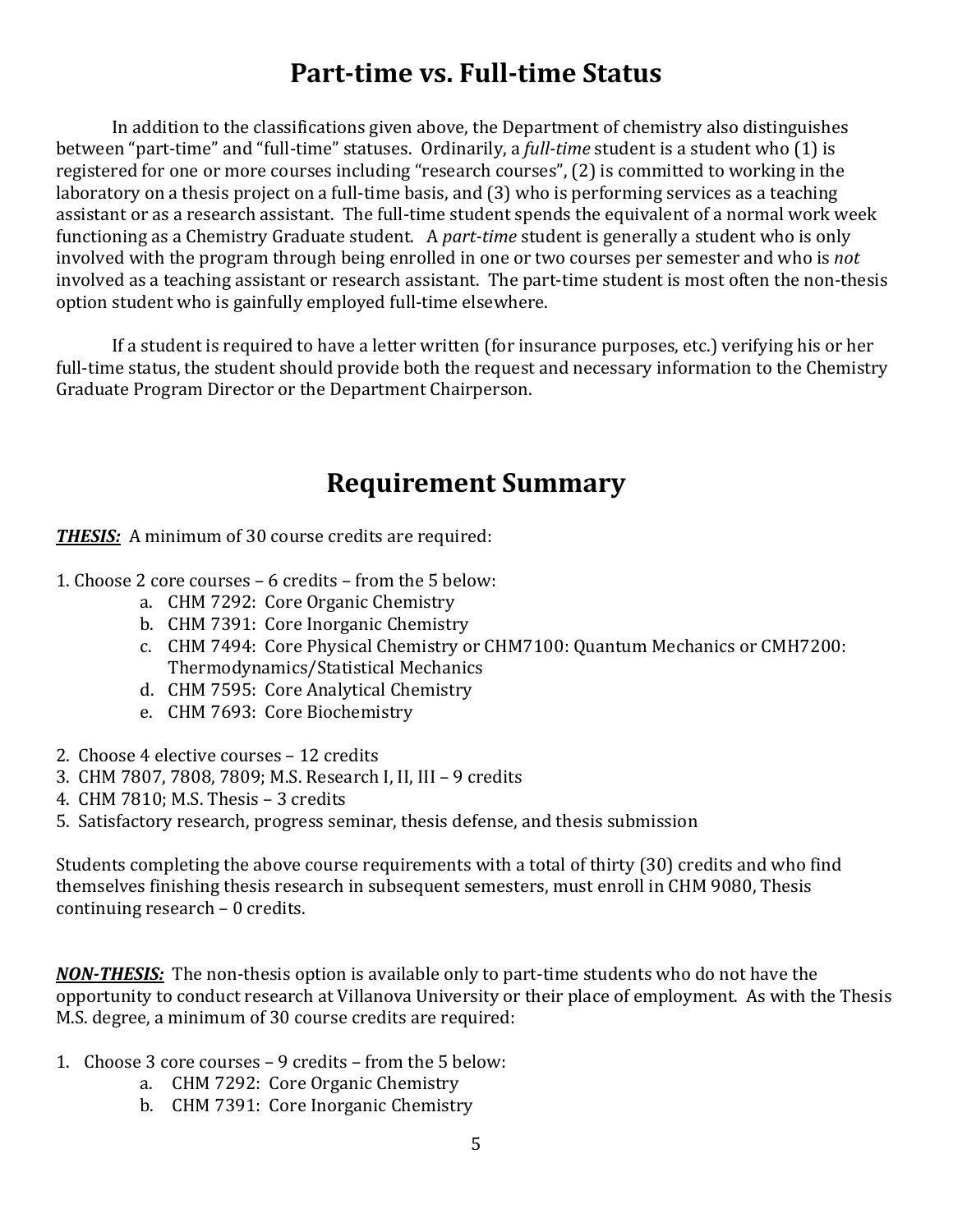- c. CHM 7494: Core Physical Chemistry or CHM7100: Quantum Mechanics or CMH7200: Thermodynamics/Statistical Mechanics
- d. CHM 7595: Core Analytical Chemistry
- e. CHM 7693: Core Biochemistry
- 2. Choose 7 elective courses 21 credits

**ALL STUDENTS:** All students must maintain a 3.0 overall GPA to stay in the program. The degree requirements must be completed within 6 years.

### **GPA Requirement**

A student must maintain a GPA (grade point average) of at least 3.00 at all times in order to complete the degree requirements. Note that the GPA affects eligibility to proceed through various steps of the program. This is a Graduate School requirement.

The research course CHM7807 (Research I) receives a letter grade (assigned by the committee) upon successful completion of the progress seminar that will be included in the calculation of the GPA; if  $CHM7807$  is taken prior to completion of the progress seminar, a grade of IP (in progress) will be assigned. If the progress seminar was unsuccessful but will be repeated at a later date, a grade of incomplete may be assigned. The research courses CHM7808 and 7809 (Research II and III) receive a grade of S (satisfactory) or U (unsatisfactory). The final research course CHM7810 (MS Thesis) will receive a grade of IP until the thesis has been submitted and *approved* by the department and the graduate school, at which point it will receive a grade of S. If necessary, a zero credit class (CHM9080; Thesis continuation) can be enrolled in if the thesis is not completed in the semester CMH7810 is taken. These research classes (with the exception of CHM7807) do not receive grades which can be included in the calculation of the GPA.

Students whose GPA fails significantly below 3.00 early in the program should realize that their likelihood of completing the program is jeopardized. Poor grades are cause for dismissal from the program, especially if it is unlikely that future performance will bring the average to the needed 3.00 value. Please see the Graduate School policy on Academic Probation for more information. If a student who holds a graduate assistantship, tuition scholarship or fellowship is placed on academic probation, the award is automatically rescinded.

### **Research, Thesis, and Thesis Defense**

**\_\_\_\_\_\_\_\_\_\_\_\_\_\_\_\_\_\_\_\_\_\_\_\_\_\_\_\_\_\_\_\_\_\_\_\_\_\_\_\_\_\_\_\_\_\_\_\_\_\_\_\_\_\_\_\_\_\_\_\_\_\_\_\_\_\_\_\_\_\_\_\_\_\_\_\_\_\_\_\_\_\_\_\_\_\_\_\_\_\_**

Research is a significant part of the training process and should involve the solving of a substantial chemical problem. The results of the research project will be presented to the department in the form of a written thesis and in the form of a public presentation at which questions will be asked by the audience. It is expected that the work will be of sufficient quality to form a significant contribution to a publication in a peer-reviewed journal and/or to be presented at external meetings or conferences.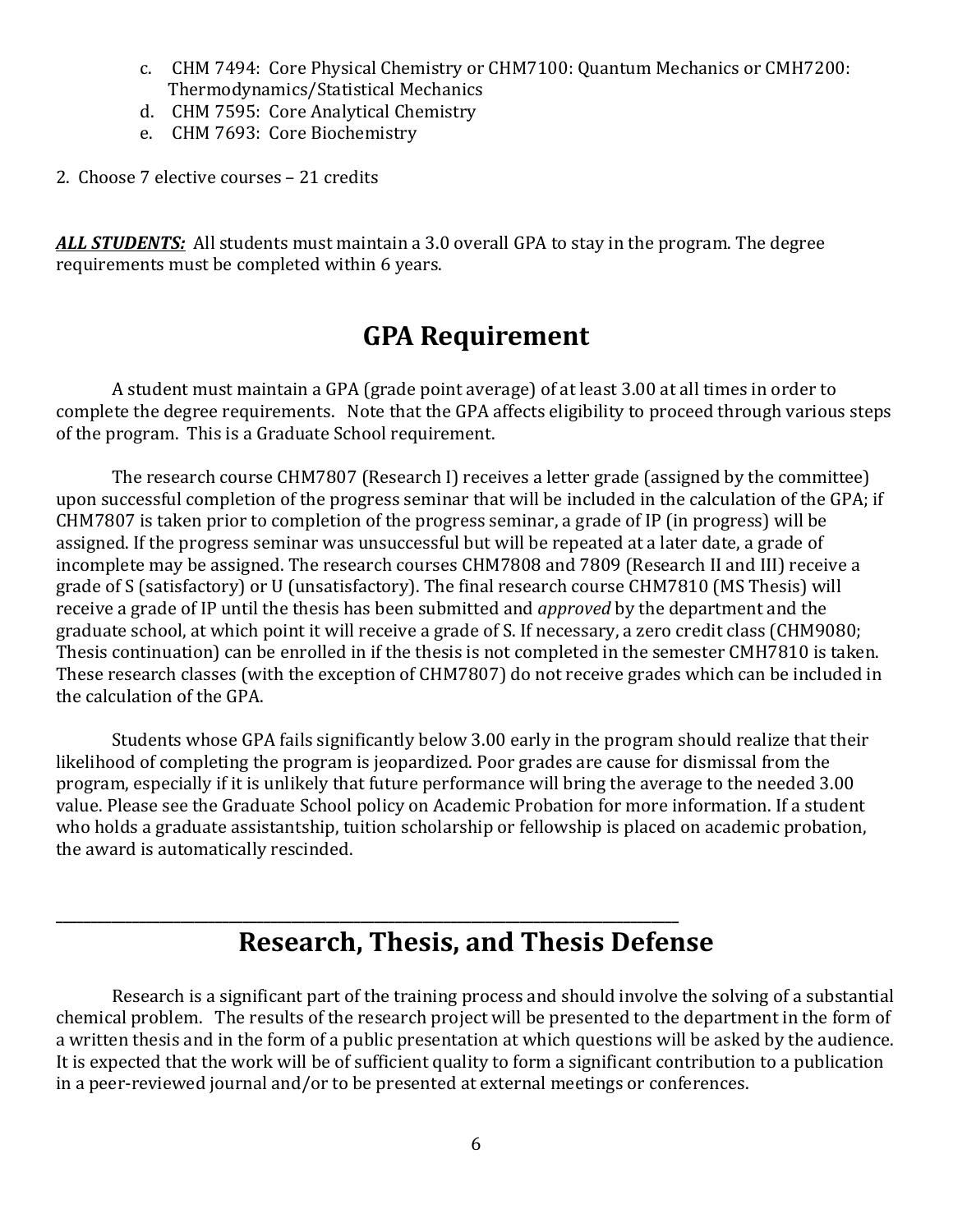#### **Choice of Project, Research Director, and Advisory Committee:**

It is strongly suggested that the students begin conducting research during the first semester of study. To facilitate the matching of students with Research Directors, students are required to make appointments to discuss research with three faculty members during August and September (for those starting in the Fall) or January and February (for those starting in the Spring) using the *Research Advisor Interview* form, which should be signed by all the faculty and returned to the Graduate Program Director or Adminstrator. By September 30<sup>th</sup> (or February 15<sup>th</sup>) students will submit a list of their top three choices (ranked from 1 to 3) for Research Advisor to the Graduate Program Director. The Graduate Program Director, in consultation with faculty, will then assign students to labs, trying to ensure that as many students as possible get their first choices of Research Advisor while simultaneously being responsive to faculty needs and lab space. Students will be notified of decisions by Fall (or Spring) Break. Note that there is nothing to prevent a student, with the support of a faculty member, from conducting research in a lab prior to the match process on a trial basis.

Once a lab has been joined and a project decided upon, the student will fill out the *Choice of Research Director* form, which should be submitted to the Graduate Program Director by October 31<sup>st</sup> (or March 15<sup>th</sup>). The student should also carefully read the *Statement of Research* that accompanies this form. In consultation with the Research Advisor, the student will ask two additional faculty members (at least one of whom is a member of the Department of Chemistry) to serve on the thesis committee. Full-time Continuing faculty can serve as committee members or co-advisors but cannot serve as the primary advisor. Note that in the case of co-advisors, two additional members of the thesis committee are still needed. The form will be placed in the student's file and represents a formal commitment between the student and faculty member to conduct and direct the research project respectively.

The student should normally expect to complete his or her research project under the direction of the faculty member signing the agreement. In rare cases, poor performance on the part of the student, personality clashes, changes in interests, etc. may necessitate a change in research project and Research Director. Such a change may be initiated by either the student or the faculty member. The initiator of the change must inform the Graduate Program Director *in writing* expressing the desire for a change and spelling out the reasons for the change. The Chemistry Graduate Program Director will consult with the Graduate Committee and indicate the approval of the change by placing a dated signature on the letter and placing in the student's file. In addition, a notation will be made on the original commitment form indicating the date that the commitment was terminated. The student must see to it that a new commitment form is filled out and signed and submitted to the Chemistry Graduate Program Director. It *is* important to note that changing a project and Research Director will normally cause research work performed before the change to be ignored and will add to the time it takes to complete the degree *requirements.* Note that the Graduate School limits Teaching Assistantships to four semesters, making *funding past two years difficult.* 

#### **Advisory Committee:**

At the time the student chooses a Research Director, the student, in consultation with the Research Director, will choose two faculty members who will serve on the student's advisory committee or thesis committee. The Research Director will be the principal advisor to the student. The advisory committee will serve principally as evaluators of the student's progress on his or her thesis research and will serve as the Readers of the student's thesis.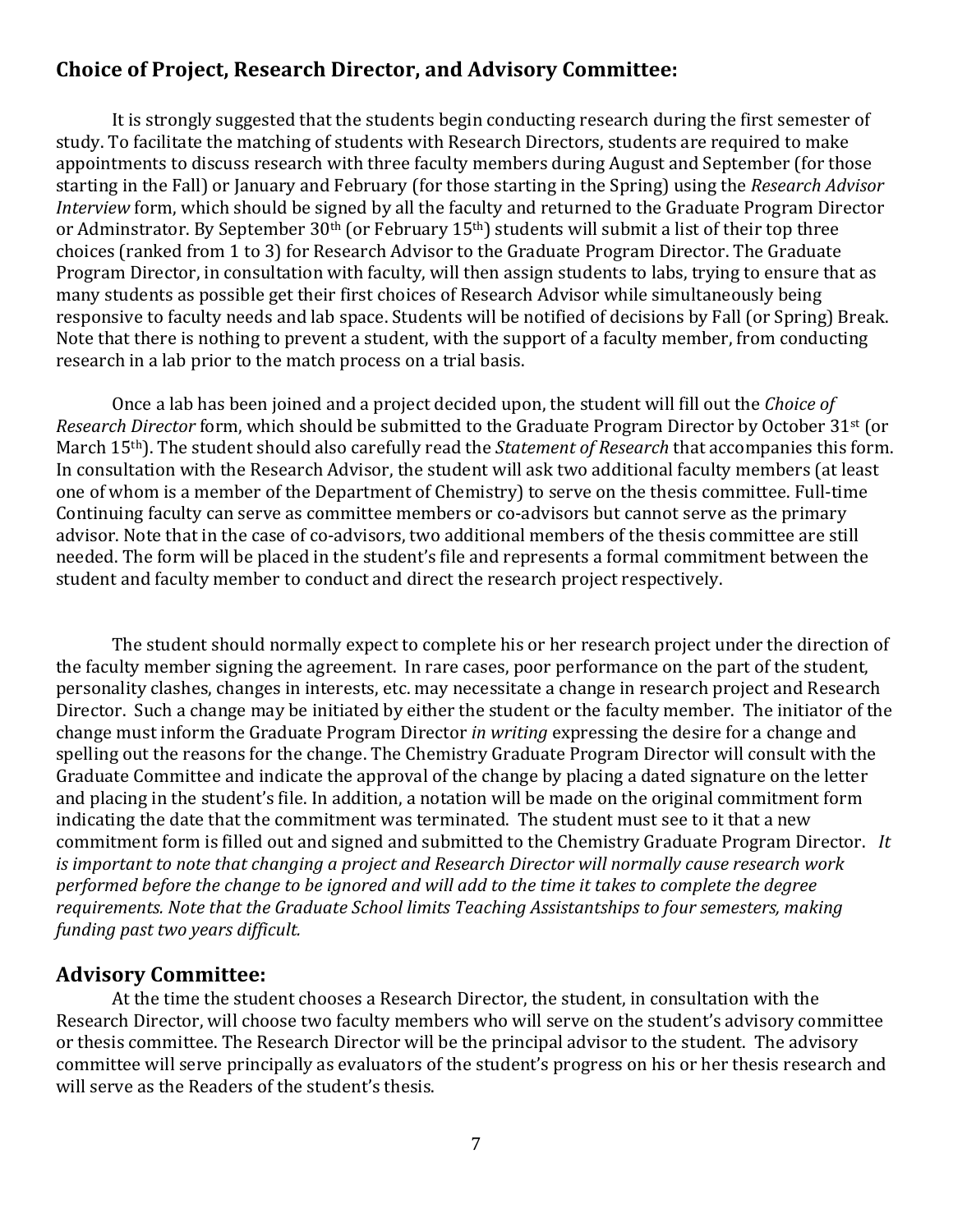Students entering the program in September, including BS/MS students, will give a seminar describing the progress of their research during the following June or July (generally while signed up for CHM7807). The progress seminar typically consists of background material, an introduction to the specific project being pursued, progress so far, and plans for completing the research project. The Research Director and advisory committee members will attend the seminar. The Research Director will also specify written requirements to be delivered to the committee, for example a draft of the Introduction to the Thesis or a Thesis Proposal describing the research plan going forward. (Students entering the program in January will undergo this process *in either December of their first year or early January* of their second year). The advisory committee will meet and assess the student's progress. The advisory committee (along with the Research Director) will record their evaluation on the *Evaluation of Seminar* form, which will be placed in the student's file. Evaluation of the progress seminar will indicate whether or *not* the research effort to date is satisfactory and, if it is not, will spell out the ways in which it is not satisfactory and provide recommendations for remedying deficiencies. The student will be graded as having 1) passed, b) passed with recommendations (to be dictated by committee), c) fail (literature/background), d) fail (research results/effort) or e) fail with a recommendation to be released from the program. In the case of c) the student will present another seminar thoroughly discussing the background of the project. In the case of d) specific case-by-case requirements will be presented to the student that will allow him/her to continue in the program, (i.e., regular examination of notebook, time sheet, contract, monitored research goals).

The seminars given by the student should be true research seminars. The student should receive some instruction on how to make a presentation and how to use technology to his or her advantage. Thus, in addition to assessing the content of the seminar, the advisory committee will assess the effectiveness of the presentation itself. In the event of an ineffective presentation, the advisory committee will make remedial recommendations and can require an additional presentation in which deficiencies will be remedied. In the case of inadequate or poor written requirements, the committee may also require revisions. The progress seminar will serve as the basis for the letter grade received in CHM7807 (Research I).

#### **Thesis:**

The culmination of the research project is the written thesis. The thesis is written when the Research Director declares that an acceptable project has been completed. Regarding general format, the student should familiarize himself or herself with bound copies of theses present in the Department's library. These can serve as guides for format and content. However, the student should obtain a copy of the Style Guide for Theses published by Graduate School as well as a copy of *The ACS Style Guide:* A *Manual for Authors and Editors*, published by the American Chemical Society. The former document spells out the specifics for margins and format required by the Villanova Graduate School. The *ACS Style Guide* has a wealth of information about the format of graphs, tables, and equations as well as information about abbreviations, punctuation and spelling. The department will also make available a template for student use, but students are urged to verify that this template does indeed satisfy the requirements (i.e. that no Graduate School requirements have changed).

It is expected that the thesis is written in grammatically correct English with correct spelling and punctuation. Students who are uncertain about their writing style, especially students for whom English is not their first language, should have the thesis read and checked for style and grammar by another person who can competently make the necessary corrections. It is not the place of the Research Director or Reader to make corrections of style and grammar, these should be taken care of *before* submitting the thesis to the Research Director and Reader. Either the Research Director or Reader may return the thesis for grammatical revision if they judge that too many errors occur in the writing style.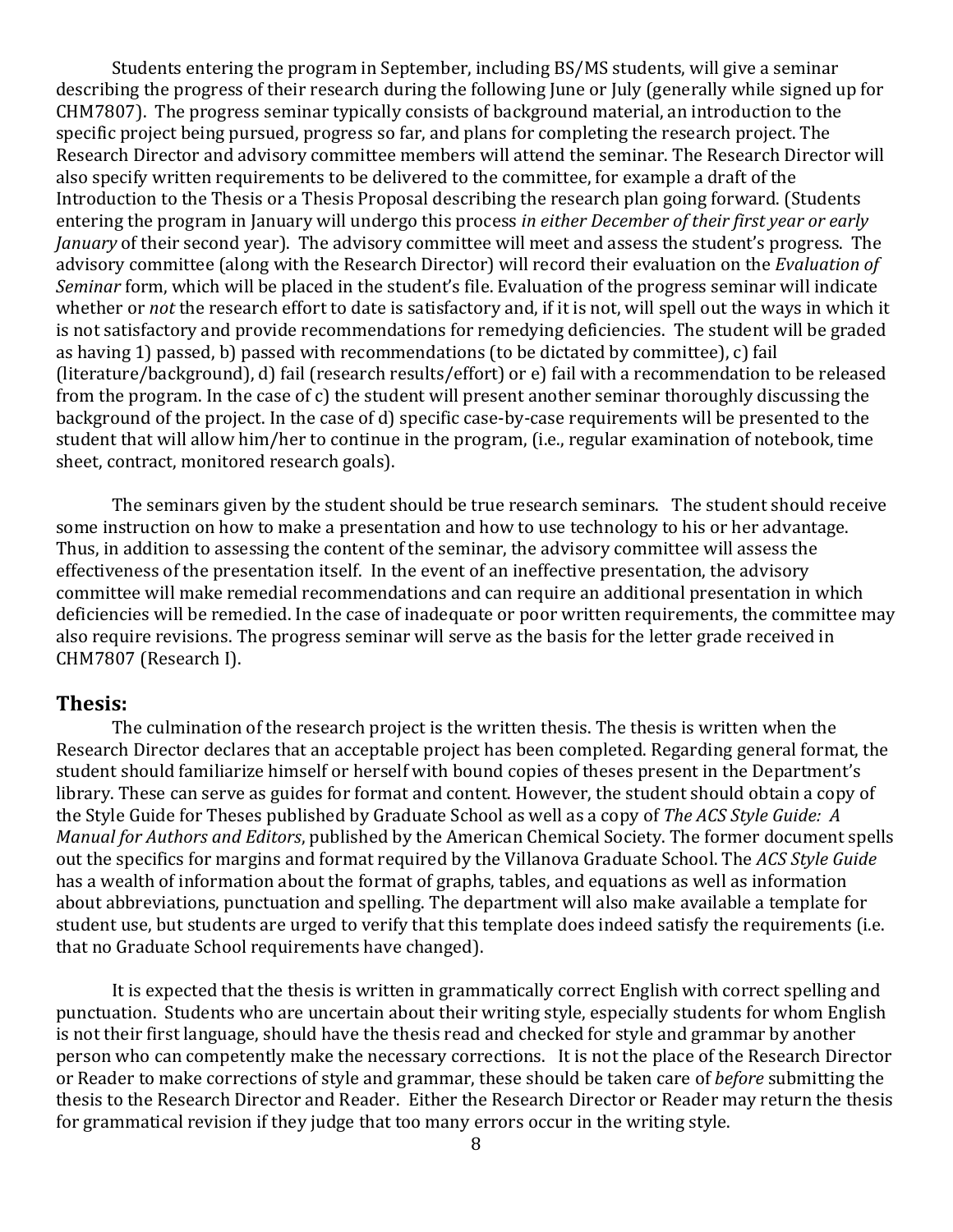The thesis submitted to the Research Director *should be* complete. That is, it should have all chapters, tables, figures, references, table of contents, etc. However, the Research Director mav agree to accept the thesis in stages if this serves the interest of both student and the Research Director. Once the Research Director deems that the thesis is complete or is close enough that it will be complete by the time of the thesis defense, the thesis defense date can be scheduled. Thesis defense dates CANNOT be scheduled until the advisor has received a draft of the thesis and given approval for the thesis to go forward. The complete thesis should be submitted to the Program Director and the thesis Readers (normally the members of the advisory committee). The Program Director and Readers MUST receive the thesis two weeks before the scheduled oral defense date, although, with the permission of the committee, this can be pushed back to one week before the defense date for the Readers. When the Readers have read the thesis, the Readers will provide written and/or oral feedback on any issues with the thesis to the student and Research Director. If the issues are significant, the Readers may require that the thesis be revised and resubmitted before proceeding with the defense and it may be necessary to involve the Research Director in the discussion of revisions. If the Readers agree to proceed with the defense in spite of the need for a revision, it is expected that the Readers will have sufficient time to check and approve the revisions when they are made. Sufficient time for the Research Director and Readers to assess the original thesis and subsequent revisions should be kept in mind when trying to meet University and Graduate School graduation deadlines for thesis submissions. It should not be expected that the process will be rushed so that graduation will occur on a desired date.

When the thesis is approved and signed by the Research Director and Readers, signature pages (signed by the Research Director and Readers) are submitted to the Department Chair for signature and then to the Graduate School. Please review the Villanova College of Arts & Sciences Graduate School web site for specific instructions on the number of copies of the thesis to be submitted and for the deadlines for submission.

### **Advising Process**

The Chemistry Graduate Program Director is the advisor for new thesis option students until the time they choose their Research Director (and remains the academic advisor throughout their course of study). The Chemistry Graduate Program Director is the advisor for the non-thesis option students throughout their course of study. Students should feel free to consult with their advisor about program matters at any time.

### **Time Limitations**

The Graduate School of Arts and Sciences requires that students complete all of their degree requirements within six years. Teaching Assistantships are limited to two years. Students who have completed all requirements other than the thesis requirement can enroll in a 0-credit thesis continuation class until they defend and submit their thesis and do not need to pay tuition.

### **Transfer of Credits**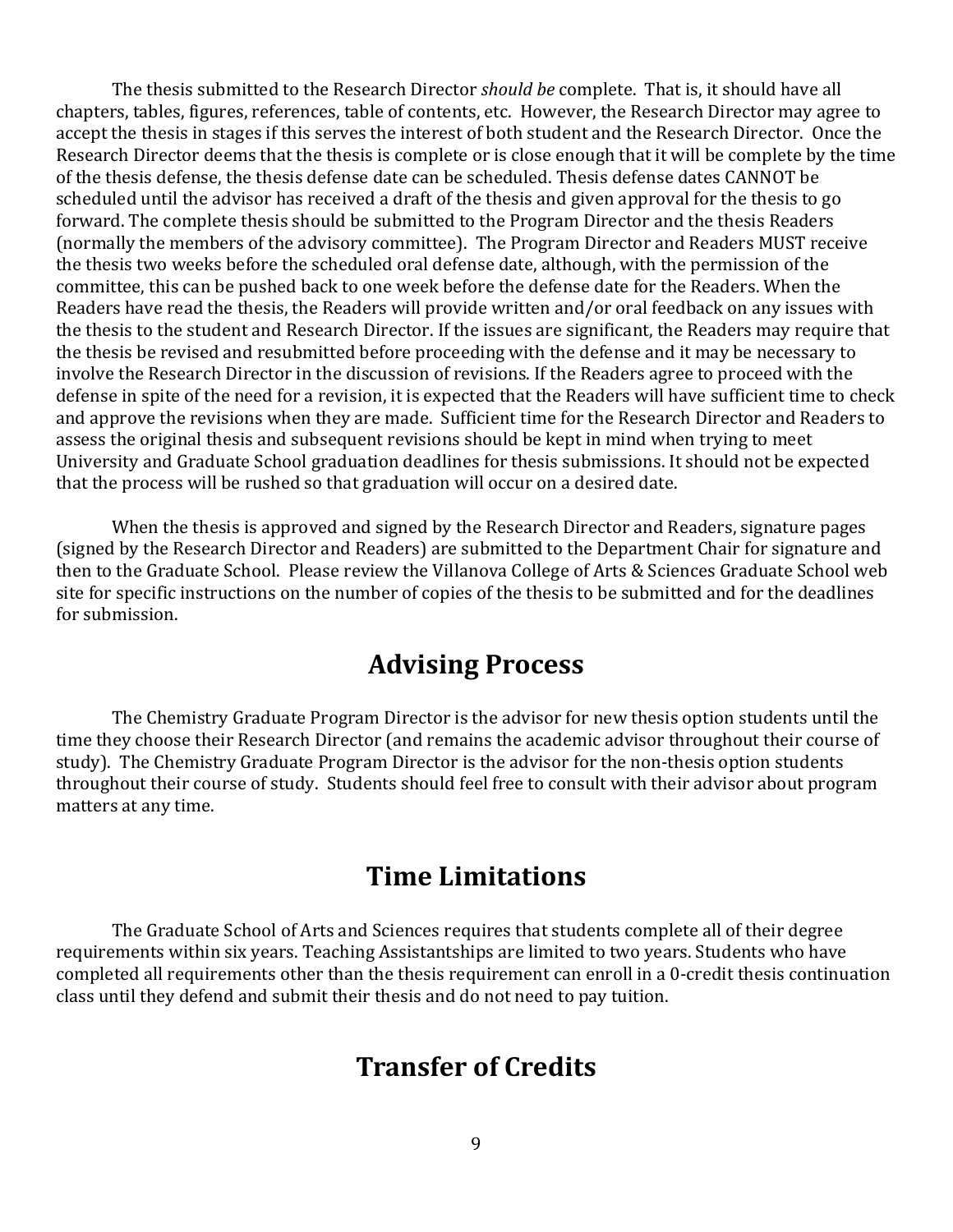The graduate school allows the transfer of 6 credits of graduate courses from other schools to be applied to the degree requirements. However, only the credits are transferred, not the grades. Grades for courses transferred from other universities are *not* counted in the student's GPA.

The student who has already completed one or two courses at another institution can petition the department to accept the course or courses for transfer. A *Transfer of Credit Record form* can be obtained from the Chemistry Department office or from the Graduate School of Arts and Sciences web site. This is to be filled out by the student and sent to the Chemistry Graduate Program Director. This form should also be accompanied by a description of the course(s), usually a copy of the catalog description of the course or a course syllabus, as well as a copy of the transcript giving the grade in the course. If the Chemistry Department approves the transfer, the *Transfer of Credit Record form* will be signed and sent to the Graduate School. The student will be notified of the approval and requested to have the Registrar of the school where the course was taken send an official transcript to the Villanova Graduate School.

If a student desires to take one or two courses at another university, the student should get preapproval by the Chemistry Department. The student should contact the Chemistry Graduate Program Director and verbally discuss the transfer. The student should then give a written request for preapproval of the course providing the Chemistry Graduate Program Director with a course description, normally a catalog description or a syllabus. If the Department is willing to accept the course for transfer, the Chemistry Graduate program Director will send the student a written confirmation of this fact. When the course is completed, the student is to follow the procedures outlined above for the actual transfer of credit. Along with the completed transfer form, the student should refer to the pre-approval given by the department.

### **Courses from other Villanova Departments**

Sometimes courses may be available in other graduate programs at Villanova which might be acceptable substitutes for Chemistry graduate course electives. Permission can be given to take these courses in special cases; however the student must obtain permission from the Chemistry Graduate Program Director *before* signing up for such courses. The student must request permission and include a description of the course in the request. In general, two such courses from outside the Chemistry department will be permitted. The courses should be roughly equivalent to Chemistry courses or be relevant for the student's area of study since the Master's Degree is a Chemistry degree. For example, a student specializing in biochemistry might find relevant classes from the Biology department.

### **Teaching Assistants**

Teaching assistants are governed by a Graduate School policy which may be found at the Arts  $\&$ Science Graduate School web site. The Graduate School states that approximately fifteen hours per week of teaching related activities are expected. It also states that, while holding a teaching assistantship, no other employment may be had by the assistant.

The chemistry department depends very strongly on the work provided by the teaching assistant. The proper running of laboratories calls for constant supervision by the teaching assistants. Teaching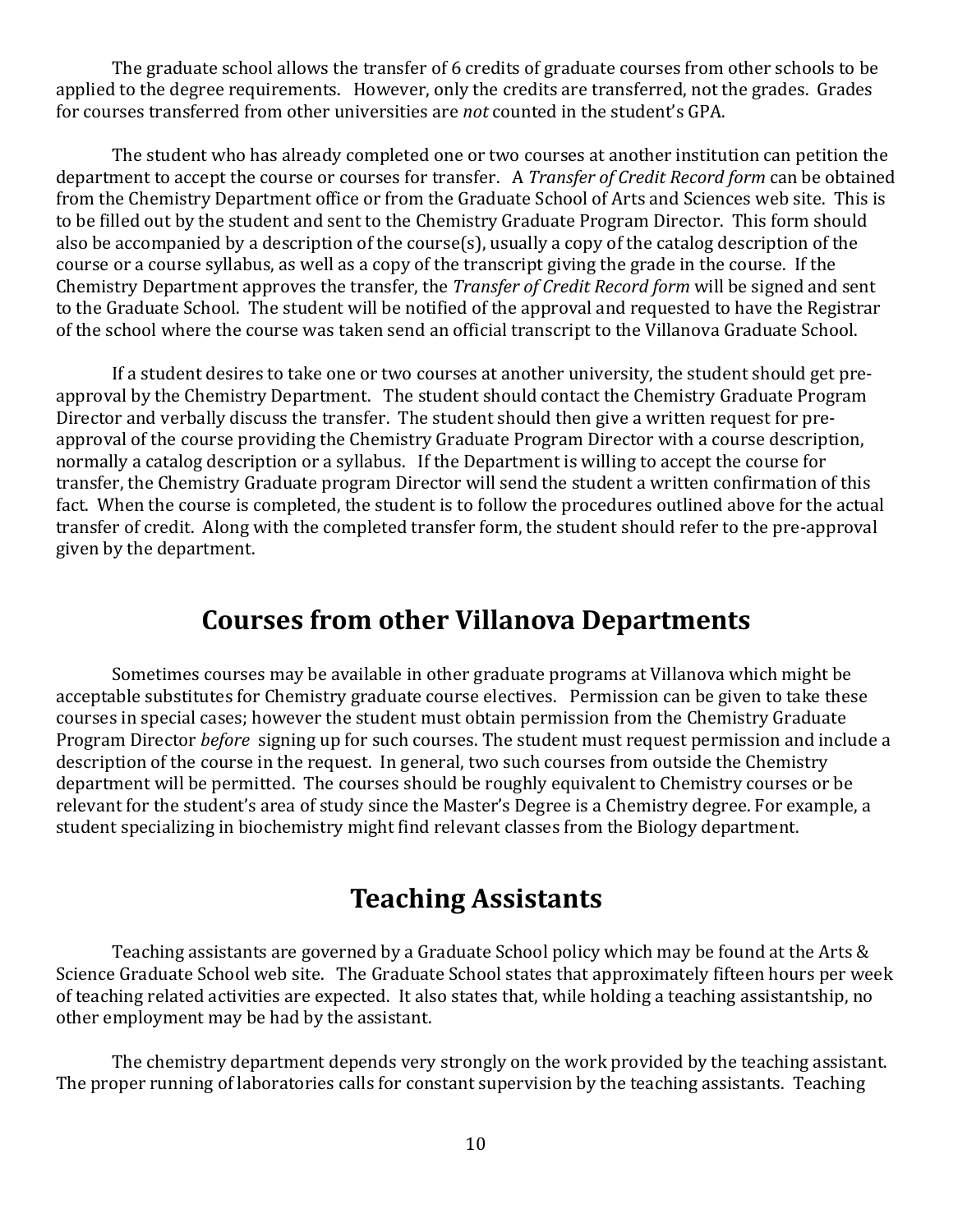assistants must contact the faculty member in charge of laboratories and obtain specific charges concerning duties.

A general description of the responsibilities of teaching assistants follows with the understanding that individual responsibilities may vary somewhat.

**Laboratory instruction** – Students are assigned to act as teaching assistants in undergraduate (or occasionally graduate) Chemistry laboratory classes. Typically, students are assigned to TA three lab sections (or the equivalent) per semester. To complete their duties (details depending on the class and professor for whom the student is TAing), the students must:

-Review the assigned experiments before each laboratory period and be prepared to answer student questions on experimental procedures, notebook preparation, waste elimination, and safety. -Show up before the beginning of the laboratory period to set up anything required for that day's experiment.

-Take attendance.

-Proctor laboratory quizzes.

**\_\_\_\_\_\_\_\_\_\_\_\_\_\_\_\_\_\_\_\_\_\_\_\_\_\_\_\_\_\_\_\_\_\_\_\_\_\_\_\_**

**\_\_\_\_\_\_\_\_\_\_\_\_\_\_\_\_\_\_\_\_\_\_\_\_\_\_\_\_\_\_\_\_\_\_\_**

-Monitor the students as they complete their experiments, taking special note to the proper use of equipment and supplies, the use of appropriate personal protective equipment, and their adherence to safe laboratory practices.

-Ensure that students are working independently without unauthorized collaboration or "sharing" of laboratory data.

Grading - Graduate students are responsible for grading laboratory assignments in most lab classes; these can range from worksheets to full lab reports. Generally faculty will provide students with rubrics for grading. Occasionally a student is assigned to be a grader for a non-laboratory course, in conjunction with proctoring (see below).

**Laboratory preparation** – In addition to getting everything ready for the day's experiment (part of the routine duties of a TA), some students will be assigned "prep TA" duties in lieu of a lab section. The prep TA is responsible (typically working alongside a Chemistry staff or faculty member) for preparing all of the reagents for a multi-section lab class.

### **Summer**

Full-time students remain on campus during the summer between the first and second years to conduct research. Students are highly encouraged to apply for summer funding from the graduate school. Those who apply but do not receive funding are given first priority for summer TA assignments, which bring additional salary beyond the 9-month stipend. The department strives to provide all full-time students with additional income during the summer, and has been successful in recent years. **\_\_\_\_\_\_\_\_\_\_\_\_\_\_\_\_\_\_\_\_\_\_\_\_\_\_\_\_\_\_\_\_\_\_\_\_\_\_\_\_**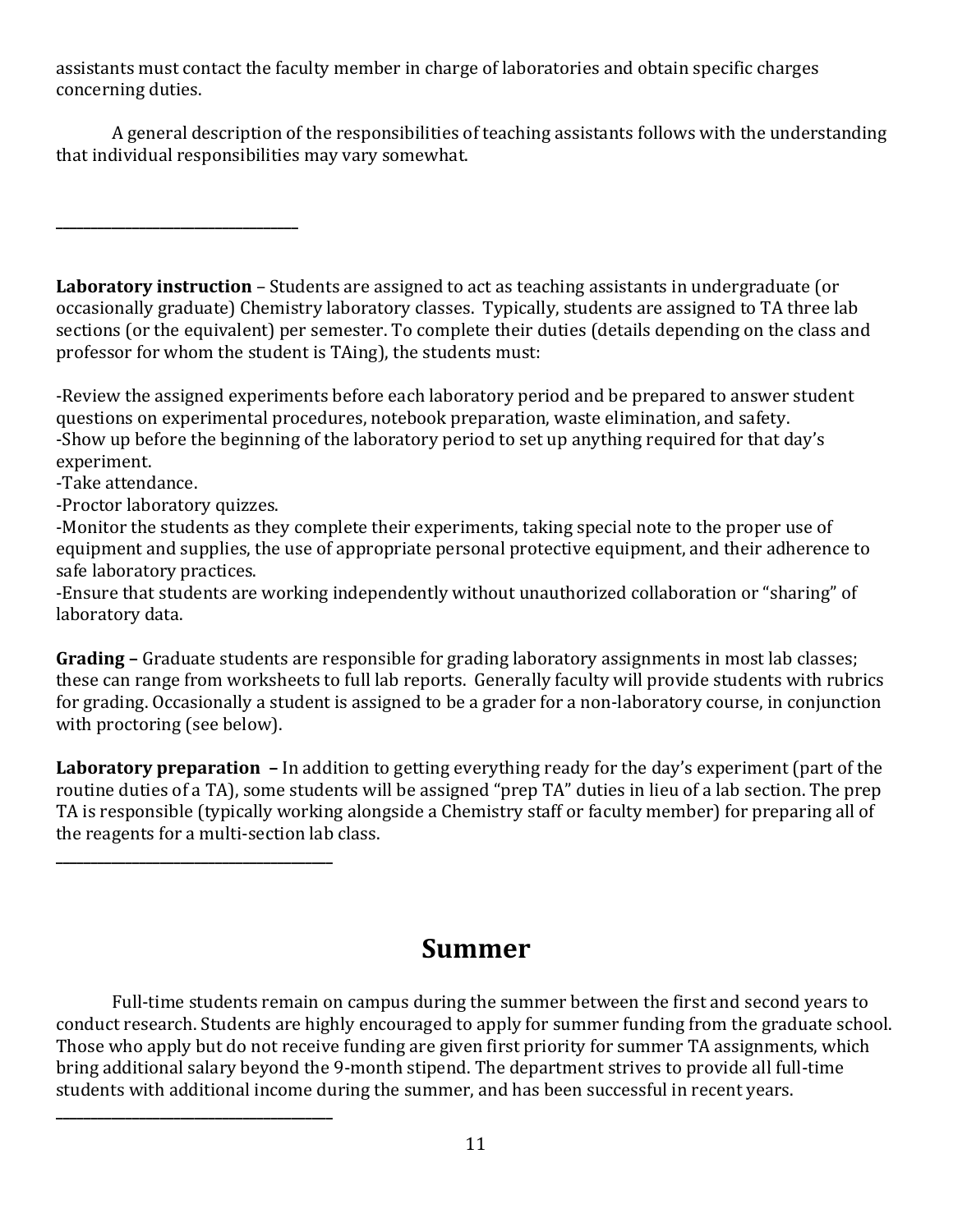### **Special Cases**

Sometimes circumstances arise which affect the student's ability to meet the requirements for the Masters degree and some flexibility may be warranted. It is not possible to anticipate all special cases and make provision for them. Should the student believe that he or she needs some adjustment in the way they are fulfilling the requirements, the student should discuss the issue with his or her advisor. After discussion with his or her Research Advisor, the student should then petition, *in writing*, the Chemistry Graduate program Director or the Graduate Deans of Arts and Sciences, for the exception. Be sure to spell out (1) the requirement for which you are requesting adjustment, (2) the proposed method of making the adjustment, and  $(3)$  the reasons which led to the need for the adjustment, and  $(3)$  the reasons which led to the need for the adjustment. After the request has been considered, the student will be notified, in writing, from the Chemistry Graduate Program Director or the Graduate Dean of Arts and Sciences about the outcome of the petition. The student should keep a copy of this written notification for future reference.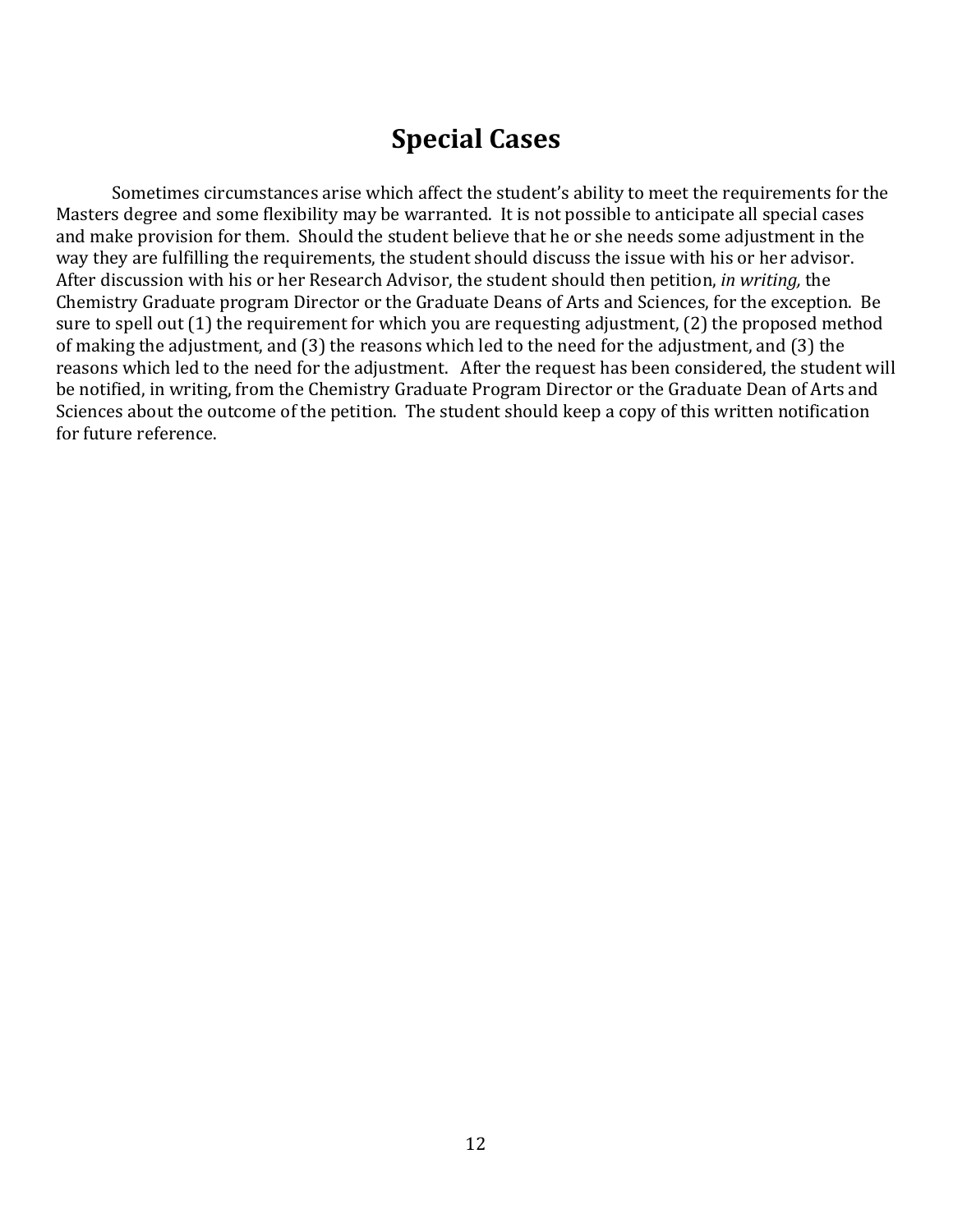# **BS/MS Program**

The combined BS/MS degree program is intended for Villanova Undergraduate Chemistry and Biochemistry majors. Students apply for this program early during the Spring semester of their junior year. This program has features which are unique from the Masters programs described above. Students in this program should be aware of these differences (see below).

Students will apply for the program in the second semester of their Junior year. **The application deadline is typically March 20<sup>th</sup>**. Applicants will be notified on the outcome of their application toward the end of April. The application form and additional information are available on the Department website. All applicable materials, including letters of recommendation, must be received by the deadline for application. Eligible students must meet the following minimum requirements:

Completed Physical Chemistry lecture and lab (CHM3411/3403; Chem Majors) or Biochemistry I and lab  $[CHM4621/4603; Biochem \, majors]$ Have an overall GPA of 3.0 or greater Have a GPA in math and science courses of 3.0 or greater (technical GPA)

The Graduate Record Examinations (GREs) are not required. Interested students who meet the above requirements must submit an application, a personal statement (two pages maximum) and three letters of recommendation. The personal statement should include an explanation of career objectives and their reasons for seeking admission into the BS/MS program. Acceptance into the program is not automatic, and selection of students will be made by a committee comprised of Chemistry graduate faculty. No more than five students will be accepted into the BS/MS program in a given year. It is required that students applying for the BS/MS program discuss it with their potential research advisor first (see below), and strongly recommended that they begin working in that lab no later than fall of Junior year.

### **Curriculum:**

Students will take the normal undergraduate chemistry Curriculum in their first three years of study. In their fourth year, students will normally take three CHM graduate courses. The three graduate courses will be applied to both the B.S. and M.S. degrees. A 3.0 average must be maintained in the program, including for graduate courses taken in the fourth year. The student will be awarded the B.S. degree after completing the fourth year of study.

At the end of the fourth year, the student is formally accepted into the Chemistry Graduate Program. During the summer between the fourth and fifth year, the student must return to campus to take additional courses (including at a minimum the CHM7807 research course) and complete a progress seminar. In the fifth year, students will take four additional courses (including research and thesis courses), and complete a research project under the supervision of a faculty mentor. The total number of classes required (10) is unchanged from the standard full-time master's program.

### **Thesis Requirement:**

At the time of application, the student must have already identified a Research Director who must write one of the letters of recommendation indicating their willingness to take the student. Together, the student and research Director will choose a topic and research will begin no later than Fall of the fourth